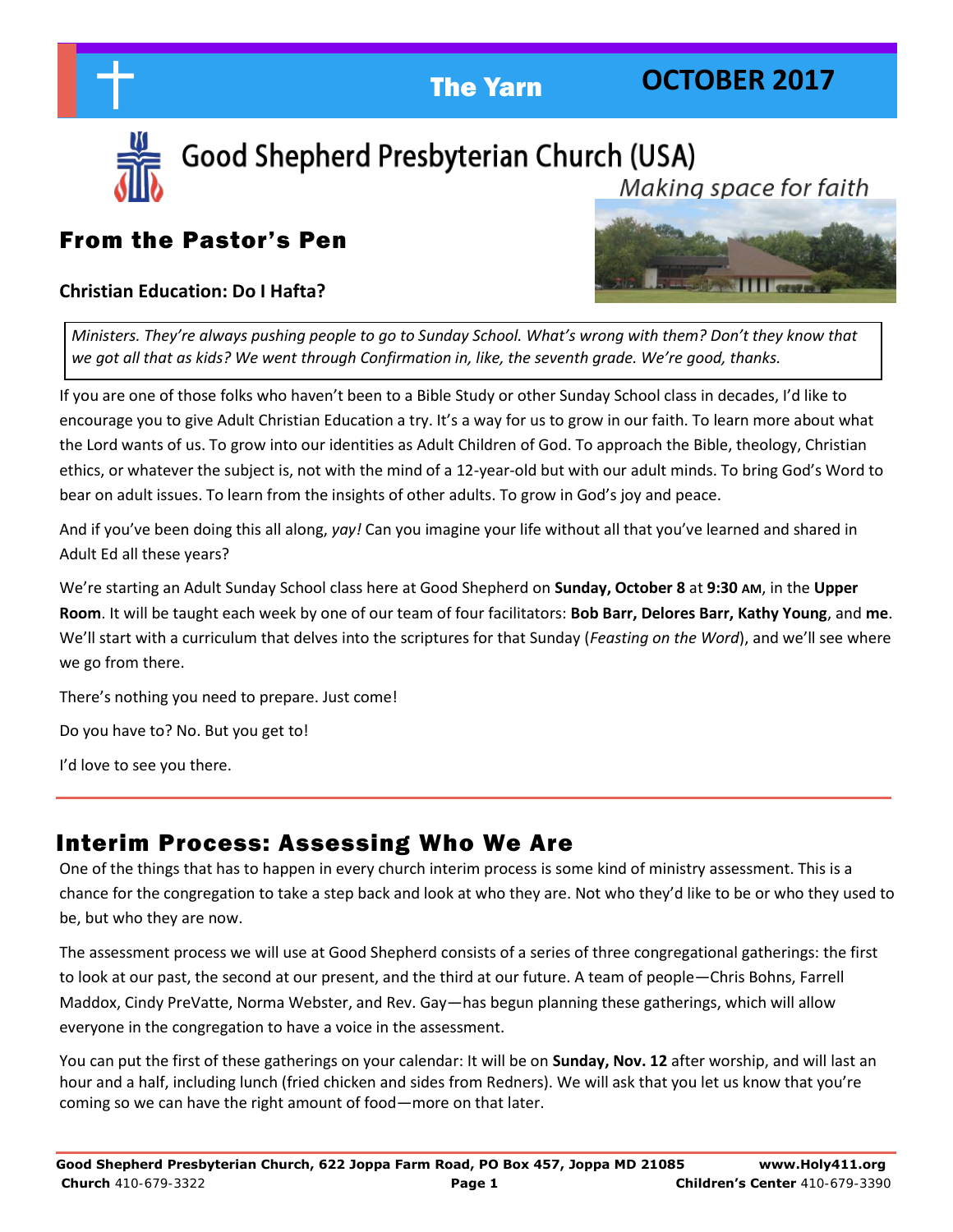### The Yarn

## **Session Highlights: September 14, 2017**

In an effort to keep the congregation informed of what's going on at Session meetings, we are committing to reporting on each meeting in the next Yarn.

Church members are always welcome at Session meetings, which are held on the second Thursday of each month at  $7:00$ .

**Officers.** The following people were elected: Mary Kaye Kent as Clerk of Session, Ellie Pfoutz as Treasurer, and Cindy PreVatte as Commissioner to the Presbytery.

**Mission Study** As Rev. Gay mentioned in the last newsletter, a ministry assessment will assist Good Shepherd in searching for the pastor with the best fit. Three church-wide gatherings are being planned so that all members can participate in the assessment. Each of the gatherings will focus on one of three topics: the past (who we are, what's our history); now (current demographics, what are our strengths and weaknesses); and the future (who God is calling GSPC to be). Oh, of course there will be food!

**Parking Lot Project** Ah. There is nothing like shiny, new macadam and bright, white lines. If nothing unforeseen happens, we should be admiring our new parking lot by the middle of October. In addition to the surface scraping and resurfacing of the lot, six new handicapped parking places will be built close to the church. This will give the congregation a total of 8 to 10 handicapped spots. Kudos to Gary Workman, Jim Petnic, Mike McKemy and Mike Bohns for managing the construction details.

**Review of Membership Rolls** The review of church membership rolls to determine who are active church members is wrapping up. In October, letters will be sent to people who have neither attended nor supported the church in more than two years, asking them if they would like to remain on the rolls and inviting them back into active membership.

**The Women's Retreat** Just a gentle reminder to mark your calendar. The retreat, to be led by Rev. Gay, will be Saturday, Nov. 4 at Christ Our King Presbyterian in Bel Air. The subject will be *Feeding Our Hungers:* Beyond Wine and Chocolate.

### Women's Bible Study

**Thursday, October 12, 2017 10:00 – 11:30 Upper Room Cloud of Witnesses: The Community of Christ in Hebrews** 



**BIBLE STUDY-LESSON 2 – In Community with the LIVING GOD** 

**SCRIPTURE: Hebrews 1:1-4; Exodus 3:1-7; 19:16-25; Hebrews 12:18-24; 8:10; Jeremiah 31:31-34**

**MAIN IDEA: We can find the living God in the "ideal covenant; not a set of rules written on stone, but a life of faith inscribed on the heart-a faith that is alive".** (Jeremiah 31:31-34, Hebrews 8:10)

**CONTEMPLATION: What attribute or quality of God's character is most important to you and your community?** 

Prayer leader: Sarah, Cloud of Witnesses: Dolores Hospitality: Winsome & Elaine

**WE WILL BE GOING OUT FOR LUNCH**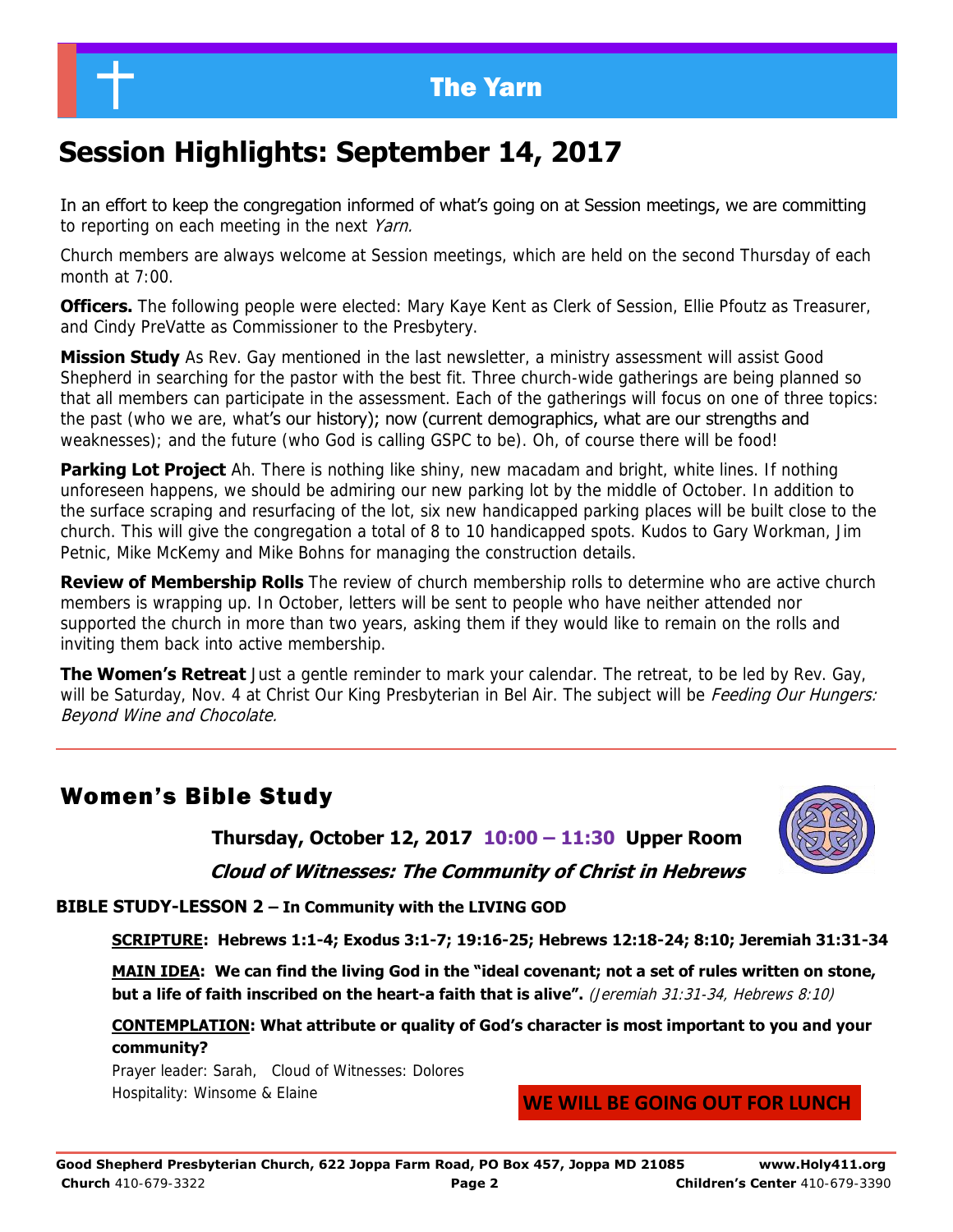

# **INK OR TREAT AT GSPC**

Sunday, October 22, 1:00-4:00 **Good Shepherd Presbyterian Church** 622 Joppa Farm Road

Please join us for a Trunk or Treat event followed by a not so spooky Halloween party featuring music, snacks, games, facepainting, and lots of fun! All are welcomed!

If you are interested in volunteering to bring your trunk and treats to give out, please email Ashley at ashbarnes3@yahoo.com to reserve your space as spots are limited to the first 20 volunteers.

A prize will be given for the best decorated trunk!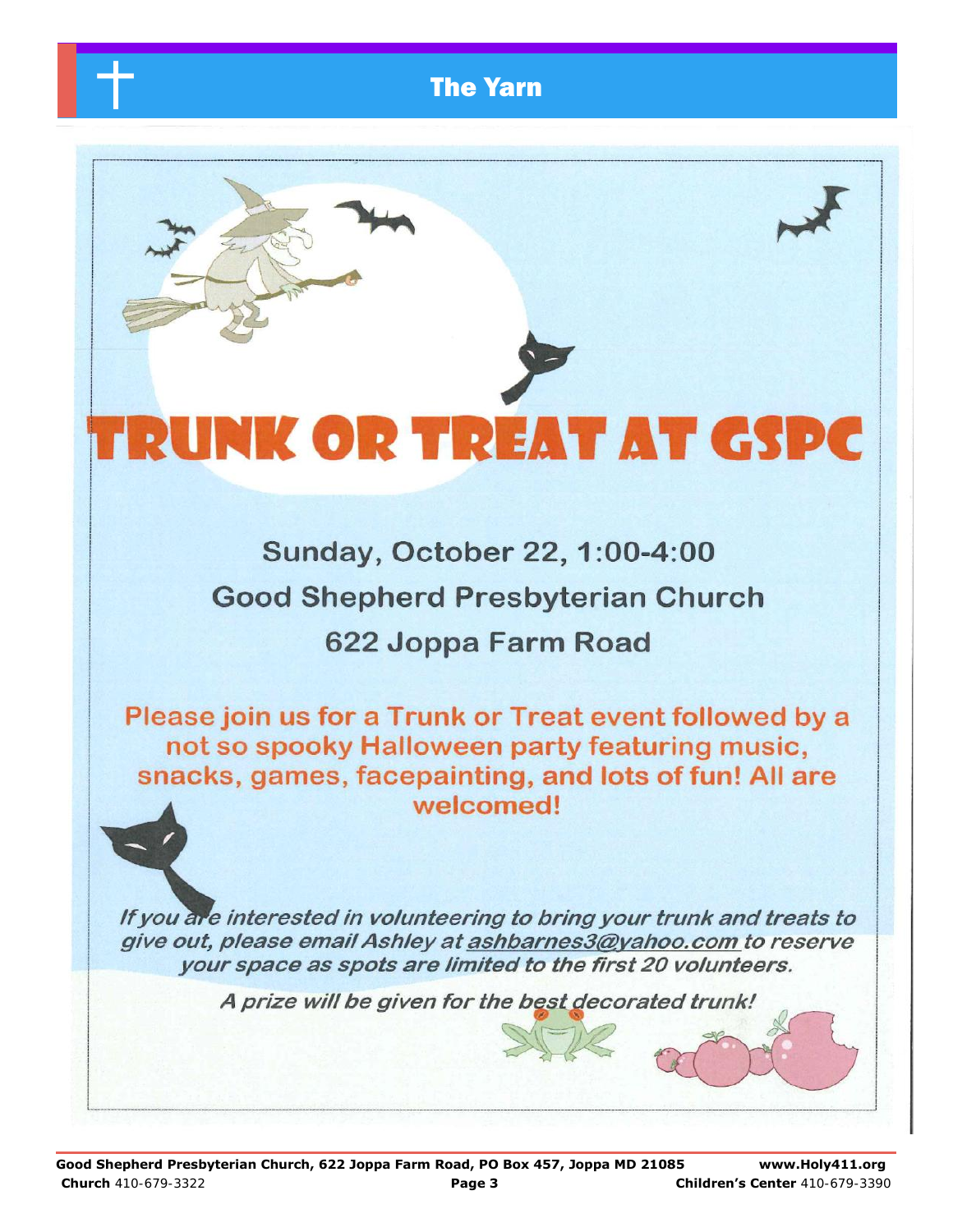### The Yarn

# **Happy Fall!**



The deacons are excited to be back in session. We had our first meeting and are currently in the process of reorganizing our team and filling positions.

Rev. Jeanne was instrumental in assisting with the Book of Order for Deacons. Our mission will be to address a ministry of Compassion, Wittness, and Service. We will have three areas : Hospitality, Outreach, and Caring/ Compassion. Hopefully, this will allow us to meet the needs of our church.

Our next planned Outreach for members and community will be a Trunk or Treat.

This will take place October 22nd, from 1-4pm. Please look for more details to come. Ashley Andrews and Chris Bohns are available to answer any questions.

**COFFEE HOUR -** New sign up sheet is available for your signature. October 1st is Potluck Sunday, please bring a covered dish of your choice, and a Food Pantry item.

**REDNERS -** Always collecting your receipts!

### Deacons **Shepherd's Kids**

We kicked off Shepherd's Kids 2017-18 on September 13th and 20th. Many of our regulars returned and we were also joined by five new friends. Each night we had 25 young people attend. It is truly a joy to watch the children interact with the adults and other children while learning about the grace of God. Our theme for this year is "God wants us to fill our lives with love" We can assure this by doing three things: Do what is right, be kind to one another, and make friends with God.

 We encourage members of the congregation to spread the word to your neighbors. If they know children, who are potty trained, invite them to join us. We meet the 2<sup>nd</sup> and 3<sup>rd</sup> Wednesday of each month from 5:30-7:00. Dinner is served and we have an evening of fun activities. We also encourage members of the congregation to join us. We will meet on October 11 and 18 this month.



### Women's Association

Our second Bible Study will be on **Thursday, October 12 at 10:00**. See the separate Yarn announcement which explains all about this event. Remember to bring any "stone wall" pictures as we start our collection. We are going out to Richardson's on Ebenezer Road for lunch following the study.

If you missed the first class, no worry, each class is a separate unit. **On Thursday, October 26 at 10:00** we will have our second **4th Thursday Program.** 

**Valerie Davis** will give a talk on Foreign and Local "Community" Outreach. Valerie works for **Catholic Relief Services** and travels all over the world as needed.

The **First Sunday Food Pantry Donation Drive** has been quite successful! It has drawn our attention to the needs of our community and of how many use this needed mission of our church. **THANKS TO EACH OF YOU!!** Our next donation date will be **October 1.** 

| <b>Ushers</b>  | Ushers: |                          | <b>Tellers:</b>      | <b>Readers:</b> |
|----------------|---------|--------------------------|----------------------|-----------------|
|                | Oct. 1  | Petnic, Workman          | M. Bohns, Kent       | S. Thompson     |
| <b>Tellers</b> | Oct.8   | Tich, McKemy, Morgan     | Starke, Webster      | D. Barr         |
|                | Oct. 15 | Douglas, Webster, Starke | Pfoutz, Tich         | S. Baranowski   |
| <b>Readers</b> | Oct. 22 | Maas, Wronowski          | PreVatte, J. Workman | K. Young        |
|                | Oct. 29 | Hooper, Young            | Hooper, C. Maas      | C. PreVatte     |